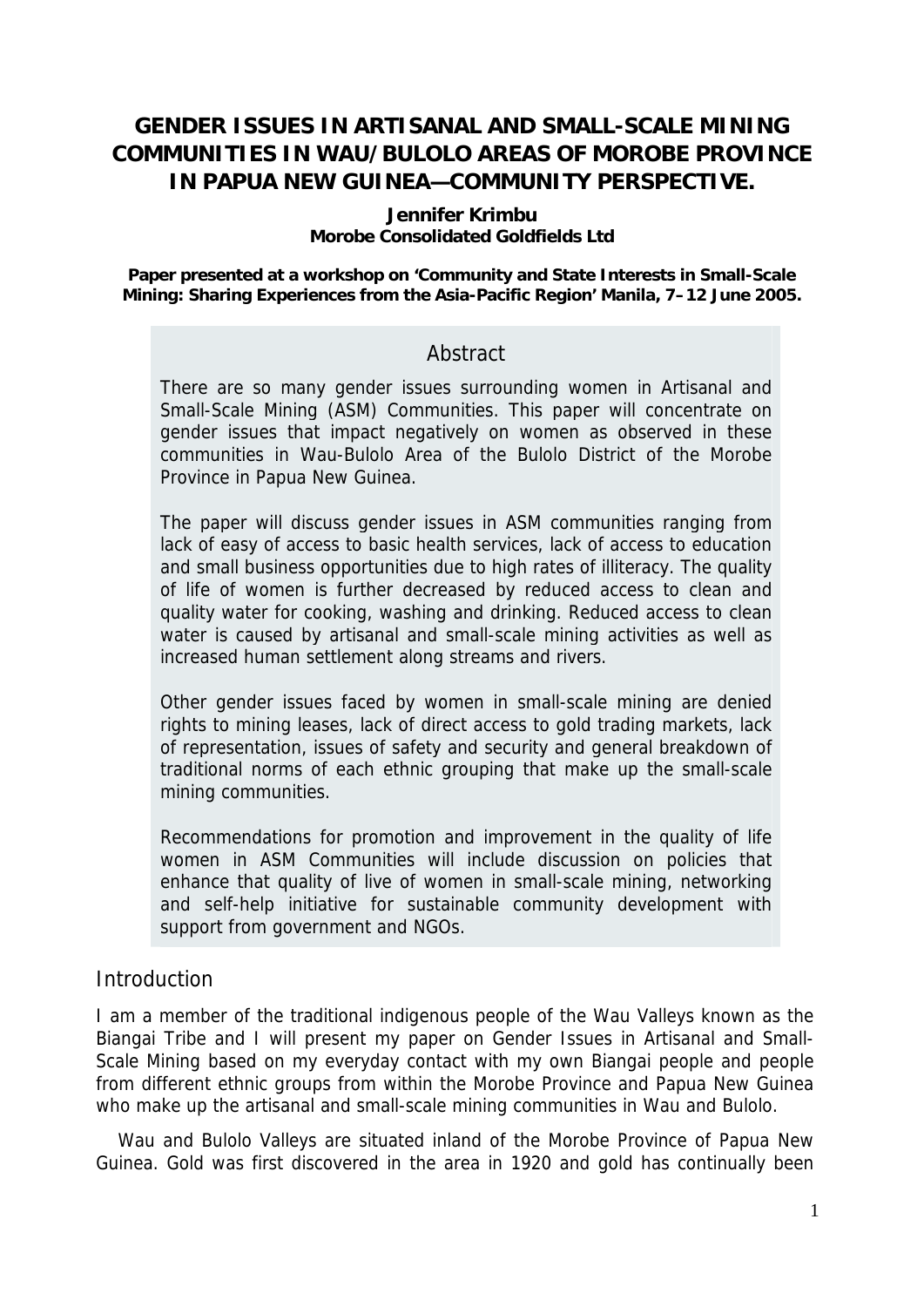mined until today. The townships of Wau and Bulolo were then established during gold rush days during the 1920's for government and commercial purposes.

# Types of Artisanal and Small-Scale Mining Communities

There are two different types of ASM Communities here in Wau. The first type is made up of traditional customary landowners where majority of people in such communities belong to at least one ethnic group and the second type is made up of migrant communities who belong to different ethnic groups from within Papua New Guinea.

Basically the ASM communities consisting of traditional customary landowners differ in terms of social control because people belong to one type of ethnic group and traditional norms of leadership and control are intact. In ASM migrant communities where people of different ethnic groups are present, there is evidence of social break down resulting in adverse negative impacts on women. A number of gender issues mostly negatively impacting on women are outlined in this paper.

# Gender Issues

# **Basic Health Services, Water and Sanitation**

Wau town has one Health Centre and there are Aid Posts that are easily accessible by people living in small-scale mining communities. Though provision by government health services is unreliable at times due to shortage of medical supplies, logistics and manpower, there is constant delivery of health services through the Aid Posts which women and children have access to.

Access to clean water and proper sanitation is still a major health problem in many ASM communities. People have accepted the situation as a normal way of live without seriously considering the facts that continual use of unsafe water and poor sanitation practices are detrimental to their health.

Access to clean water for cooking, bathing and drinking is a major problem in the dry season. It is women's role to fetch cooking and drinking water as well as using water for laundry. Water is usually obtained from small water wells dug up from mountainsides and it is the women who walk distances to carry water. Men dig up water wells and build in water pipes or bamboos to run water closer to where people live and where women can easily fetch.

In some ASM communities, poor housing and overcrowding is common posing the risk of spread of diseases.

# **Access to education**

In some ASM communities, access to education is not a problem but the decision to gain education is cut short when children at a younger age enjoy rewards of mining choose mining more then gaining an education. In other communities, a longer distance to and from school is a major cause of children deciding to discontinue formal education. In such instances, women and girl are far more disadvantaged from gaining some form of formal education.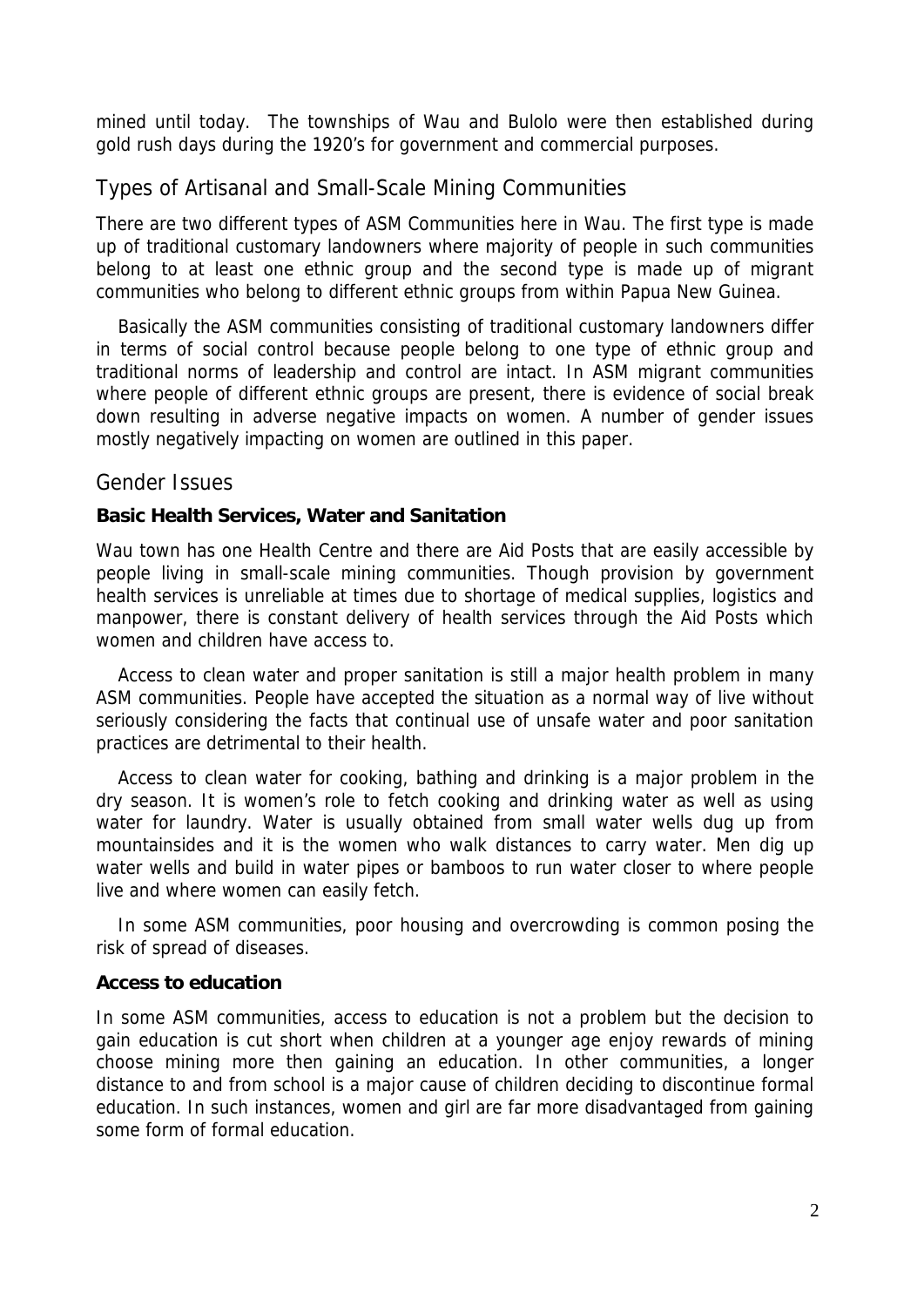Girls are kept back from school simply for gender reasons. In one community, women have expressed the need for Adult Literacy Classes where a survey is currently being undertaken to measure the interest of the community in supporting the Adult Literacy Project.

### **Leases and Mining Practices**

According to the ASM Survey recently conducted, very few women own a mining lease. Leases owned by men are mostly passed onto male children over their women.

In terms of actual mining, the survey found that women were mining because they did not have a man to mine for them and their children. These were cases where the husband had left for another woman or had died or where husbands were not fairly sharing income from gold.

Women are not extremely exposed to unsafe mining conditions because most women mine dust in flood plains and do alluvial mining in most of the ASM communities around Wau/Bulolo.

Mostly it is men who handle mercury to burn amalgam but women and children are affected when amalgam is burnt indoors or when it is discarded into rivers. Due to continuous awareness by the Small-Scale Mining Branch in Wau about the dangers of mercury, people are now changing the practices of burning amalgam indoors where the family cooks food or sleep and are burning amalgam at their mine sites or outdoors.

### **Small Informal Business Opportunities**

Very few women in ASM communities in Wau/Bulolo have used proceeds from mining to do small informal businesses such as chicken farming, baking of scones, selling cooked food, handicrafts and store goods but most of failed to sustain these small informal businesses due to their very low literacy level and lack knowledge and skills in managing income obtained through the profits they make. Most of the profits they make are used for basic household needs, clothes, and school fees. The common practice of giving money to extended family members as an obligation also affects the continuity of small informal businesses.

#### **Direct accesses to gold trading markets**

Mostly men do selling of gold and control money made from the sale. Women from ASM communities on the out sketch of Wau as well as communities that have direct access to black markets within the ASM communities do sell gold from their male family members mining and then use the money to buy goods required of families only if gold is in smaller quantities. In communities where arm hold ups are common, only men sell the gold especially if the gold recovered from mining is of a higher value.

#### **Representations**

In Wau, there is a network of the National Council of Women that have representatives in all the 20 wards in the Wau Rural LLG that cover ASM communities. The existence of the women's network only exists by name but has failed to be an avenue for representation of women in the area particularly the ASM Communities.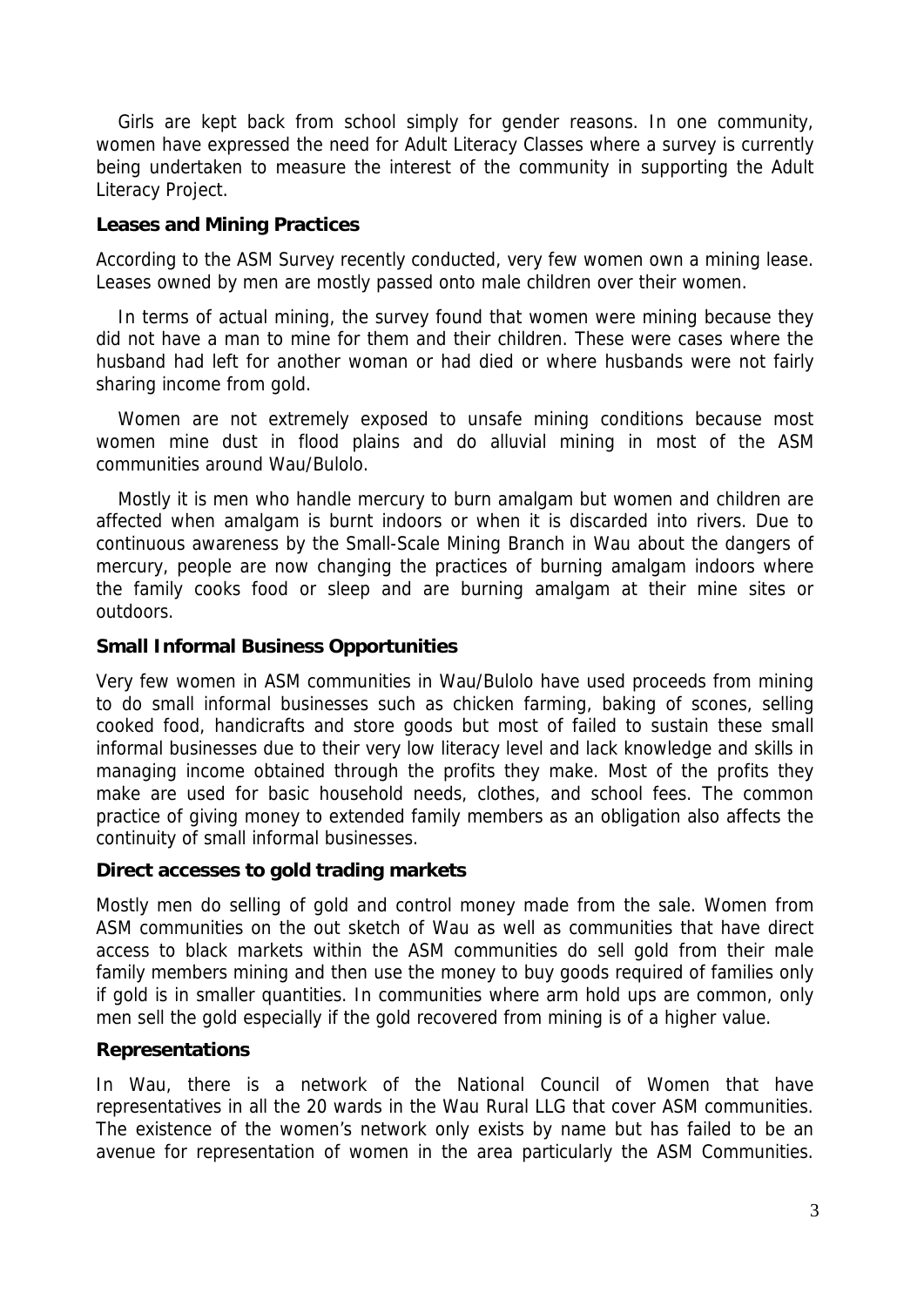This network has also failed to deliver programs aimed at developing the status of women.

Women in customary ASM communities however maintain stronger participation in their church groups and are more active in women's church fellowship meetings. In some migrant ASM communities, many women do not belong to any women's church group or active women's association.

#### **Social Breakdown**

One difference between ASM communities in Wau/Bulolo is the diversity of ethnic groups that make up each of these communities.

In communities that contain at least one ethnic, social problems are better controlled however in communities that have a diversity of ethnic groups, existences of social problems and the poor control of these problems are very evident. These social problems and breakdown in respect and upholding of traditional and cultural norms, inter ethnic marriages, youth problems, extra marital affairs, polygamy and the fear of the spread of HIV/AIDS and other sexually transmitted infections are impacts experienced by women. The abuse of alcohol and drug in these communities continue to have a greater impact on the lives of women and children. Rape, domestic violence and other forms of discrimination against women are also common in such communities.

This is not to say that communities with one ethnic group do not experience the above problems. These problems are evident but have low occurrences compared to communities with the presence of different ethnic groups.

#### **Gardening**

In traditional customary landowning ASM Communities, access to land is not a problem but in migrant communities, access to gardening land sometimes require extra spending from money earned from gold to pay customary landowners for land to garden. This is not the same for those who garden on state owned land. The same piece of land is continually used for gardening. Growing other cash crop like coffee to substantiate income from gold is not common among the migrant communities.

Though men spend most their time mining, they do give some time to clearing land for gardening while women do most of the planting, clearing weeds and harvesting. Women do most of transporting garden food to markets by foot and for those who have access to public transport they travel in groups or alone to market their sell their produce. In communities where animals such as pigs and chickens are bred, it is the women who do most of the raising of these animals. Again money raised from the sale of animals is used for household needs.

#### Recommendations

Given the above gender issues and the impacts these have on women in the ASM communities in the Wau/Bulolo area and considering efforts in addressing artisanal and small-scale mining as one sector that can be managed in a manner that will